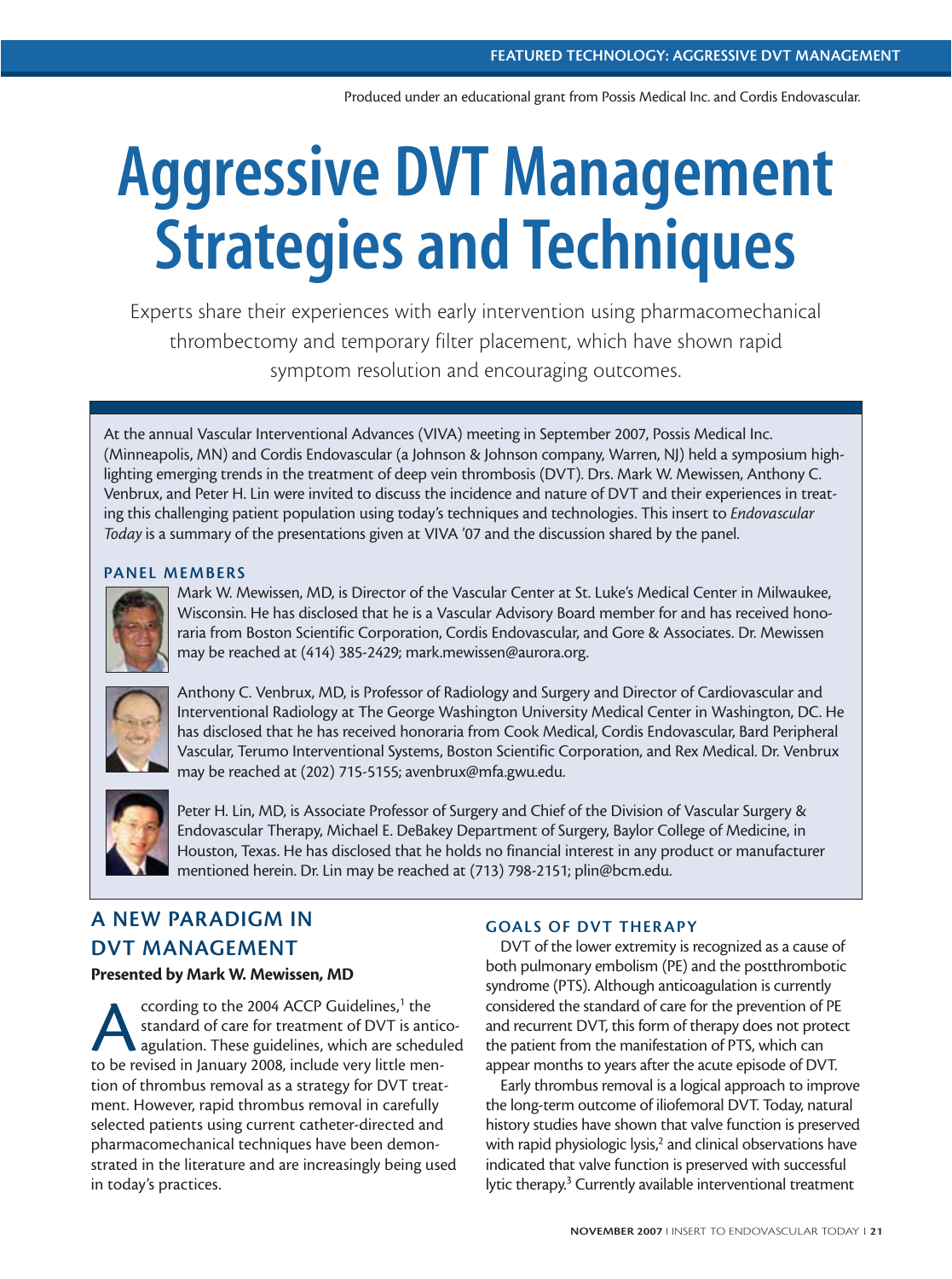

catheter-directed lytic techniques. Overall, thrombosis-free survival was observed in 60% of patients at 12 months. There was a significant correlation of thrombosis-free survival with the results of initial therapy. Seventynine percent of those who had complete thrombus resolution had patent veins at 1 year, compared to 32% of those who had <50% of their thrombus dissolved. Notably, in a subgroup of acute, first-time iliofemoral

strategies include catheter-directed thrombolysis (CDT), pharmacomechanical thrombolysis (PMT), and, rarely, surgical thrombectomy. Strategies directed at early thrombus removal are attractive because they can help achieve restoration of the lumen and removal of the thrombus lining the venous valves. Two goals may be achieved: relief of venous outflow obstruction and preservation of valve function, both of which are established determinants of PTS.

Many patients with severe DVT, even when treated with anticoagulation, will still experience PTS. The first manifestations of PTS are pain and swelling of the lower extremity, and these symptoms are often observed in younger patients who are otherwise functional. In these patients, PTS treatment, which consists of compression stockings and leg elevation, is difficult due to their ambulatory needs. A recent study by Delis et al looked at the long-term effect of iliofemoral DVT on venous hemodynamics.4 The investigators concluded that venous claudication occurs in almost 50% of patients with iliofemoral DVT, and it limits ambulation in close to 20%. There is marked hemodynamic impairment and significantly reduced quality of life, all related to PTS.

#### **LESSONS FROM THE NATIONAL VENOUS REGISTRY**

The DVT Lysis National Venous Registry, published in 1999, included 287 patients (303 limbs) treated at 63 academic and community centers.<sup>5</sup> Although it was a large registry that did not control for any inclusion variables, one of the goals was to gain an understanding as to which patients would likely benefit from aggressive therapy using DVT patients who had successful thrombolysis, 96% remained patent at 1 year. In addition to sustained patency, early success directly correlated with valve function at 6 months. Sixty-two percent of patients with <50% lysis had venous valvular incompetence, whereas 72% of patients who had complete lysis had normal valve function.

Although the registry constitutes a relatively low level of evidence-based medicine, it does indicate that there are patients who would clearly benefit from early thrombus removal using CDT or PMT. From these data, patients with acute iliofemoral DVT of less than 2 weeks' duration are very likely to benefit from a strategy directed at early thrombus removal.

#### **CDT TECHNIQUES**

The access technique we employ for CDT for patients with symptomatic iliofemoral DVT depends on whether there is popliteal vein thrombus involvement. If the popliteal vein is thrombosed, we gain access into the posterior tibial vein and also into the thrombosed popliteal vein in order to have two long-infusion catheters in place because we know that it is important to have the entire thrombus load impregnated with lytic agent. If the popliteal vein is not thrombosed, a popliteal stick under ultrasound guidance with the patient prone can be performed with relative ease.

Our technique is demonstrated in the following case study (Figure 1). A 45-year-old man presented with a 1 week history of worsening pain and swelling of the left lower extremity. Duplex study revealed DVT extending from the popliteal vein to the common iliac vein. After catheterization of the left posterior tibial vein at the ankle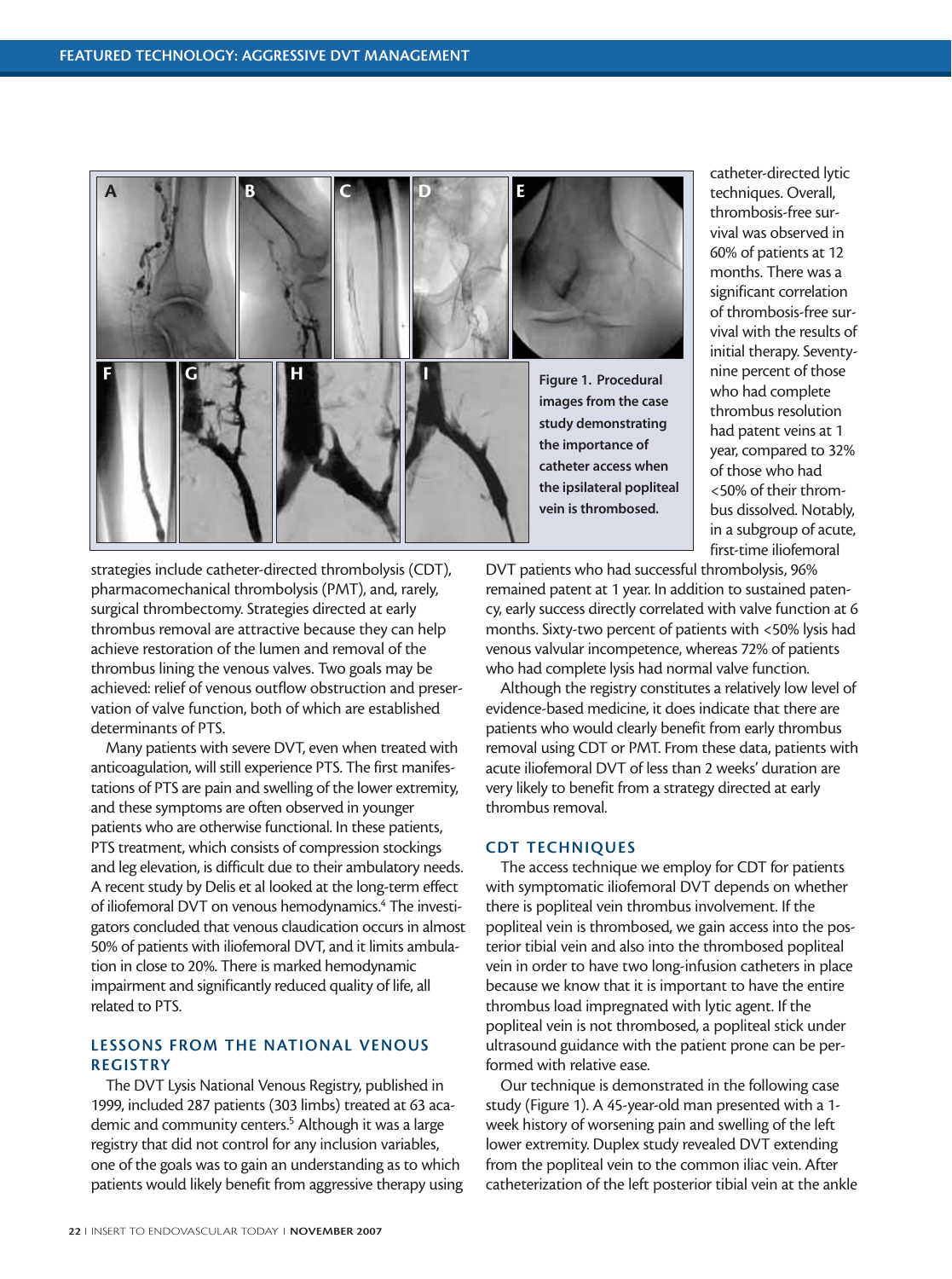under ultrasound guidance (Figure 1A), the noninvasive studies were confirmed at venography: There is thrombosis of the popliteal vein (Figure 1B), superficial femoral vein (Figure 1C), common femoral vein, and the external and common iliac veins (Figure 1D). After placement of a multisidehole catheter via the posterior tibial vein, the thrombosed left popliteal vein was catheterized via direct fluoroscopy access (Figure 1E), to place a second infusion catheter, therefore permeating the total thrombus length via two overlapping infusing catheters. After administration of 4.8 million units of urokinase at a rate of 200,000 units per hour, evenly split between the two catheters, complete lysis was demonstrated in all previously thrombosed veins (Figure 1F, G). The uncovered stenosis in the proximal common iliac vein (Figure 1H) was successfully treated with a self-expanding stent (Figure 1I). At 6-month follow-up, the deep veins remain patent, and the patient is asymptomatic.

This case is presented to highlight the importance of catheter access when the ipsilateral popliteal vein is thrombosed. To ensure that the entire thrombus burden is permeated with urokinase, the posterior tibial vein is punctured directly under ultrasound guidance. Via a 6-F sheath, a long, 5-F multisidehole catheter is then advanced to infuse the most proximal thrombus, usually at the level of the tibioperoneal venous trunk. The patient is then turned prone on the angiographic table to puncture the thrombosed popliteal vein. This can be performed with ultrasound guidance or by directly aiming the micropuncture needle at the 5-F infusing catheter inserted via the tibial vein. This "dual" tibial-popliteal venous access technique will allow the entire thrombus length to be infused, from the infrapopliteal veins to the inferior vena cava, if indicated.

Should extensive DVT be present with a patent popliteal vein, a "dual" popliteal access can easily be performed, accessing the popliteal vein with two sheaths and therefore allowing placement of overlapping long infusing catheters.

There are many unanswered questions related to CDT, including which lytic agent works best, as well as the ideal dosage and infusion rate and the role of heparin and GP IIb/IIIa inhibitors. We must also determine what it will take for the paradigm of DVT therapy to shift to an "intervention-first" approach, and exactly which patients and anatomical characteristics are most likely to be suitable for intervention. The ideal uses of mechanical thrombectomy devices and retrievable vena cava filters are also areas of continuing study. However, as we continue to see favorable results with increasing clinical experience, efforts must be made to help referring physicians become more aware of these emerging treatment options.

## **PREVENTING EMBOLIC COMPLICATIONS OF DVT**

#### **Presented by Anthony C. Venbrux, MD**

In addition to chronic venous stasis ulcers and PTS,<br>of the most significant considerations in DVT patie<br>is the risk of embolic complications, most notably<br>An estimated 140,000 to 200,000 people die in the US n addition to chronic venous stasis ulcers and PTS, one of the most significant considerations in DVT patients is the risk of embolic complications, most notably PE. each year due to PE. If untreated, the mortality rate of PE is approximately 30%; however, if treated with anticoagulation therapy, this number can fall to 8%.

As detailed by Dr. Mewissen, an aggressive approach to DVT therapy using CDT or PMT clot lysis and removal can reduce thrombus-related complications in carefully selected patients. As an adjunct to this therapeutic option, many centers have begun placing vena cava filters to prevent dislodged debris from embolizing both periand postprocedurally. The concept of using a tethered filter to protect against venous thromboembolic disease was first published in 1968,<sup>6</sup> but the technology has come a long way since that time, with several removable filters having undergone clinical trials and receiving FDA approval.

In patients in whom filters have been placed, the reported incidences of caval thrombosis vary from as low as 3% to as high as 40% of patients. The reason for this wide discrepancy is the relative lack of data available for these patients, as well as the nature of the data that are available. Many of the published series include all comers, and the patients are not stratified according to their thrombotic risk. The nature of thromboembolic disease likely varies considerably across the numerous types of patients it can



**Figure 2. The OptEase retrievable filter (Cordis Endovascular, a Johnson & Johnson company, Warren, NJ).**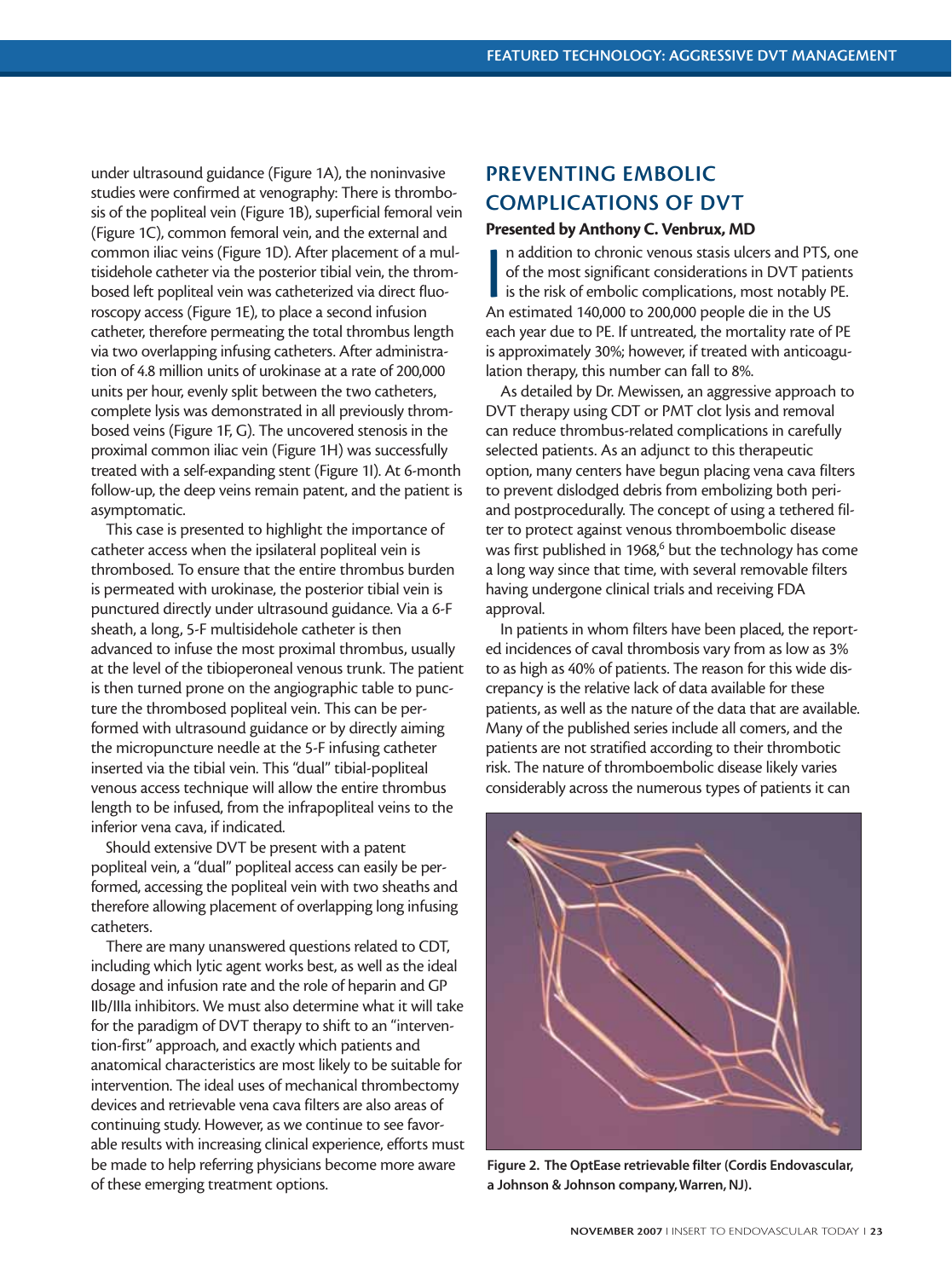affect, such as young trauma patients and patients with inherited defects, protein deficiencies, malignancies, etc.

#### **THE WINDOW OF VULNERABILITY**

In 1998, Decousus et al published a prospective, nonrandomized study showing a definite trend suggesting that the risk-benefit ratio associated with using vena cava filters changes over time.<sup>7</sup> In the acute setting of the first 12 days after placement, there was no question that filters saved lives. But at 2 years, patients with filters in place were experiencing an increased rate of thromboembolic events, such as PE and recurrent DVT. The idea that permanent filter placement could be associated with increased thromboembolic risk led to the development of retrievable filters, which are indicated for use in any patient at temporary risk for PE; in other words, these devices are designed to provide protection during a "window of vulnerability."

When optional filters became available and permanent placement was no longer necessary, we lowered our threshold for the application of filter use. The indications for placement of an optional filter are the same as those for a permanent filter. These include trauma, orthopedic, neurosurgical, bariatric and general surgery, GYN, oncology, and hematology patients, as well as patients with inferior vena cava or iliofemoral thrombus undergoing pharmacomechanical clot removal.

Four optional vena cava filters are available (although some are FDA approved only for permanent placement): Günther Tulip and Celect (Cook Medical, Bloomington, IN), OptEase (Cordis Endovascular, Warren, NJ), and Recovery/G2 (Bard Peripheral Vascular, Tempe, AZ); of these, the Günther Tulip and OptEase are FDA approved for optional (permanent or retrievable) placement.

The Günther Tulip is placed from a jugular or femoral approach, and it must be retrieved only from a jugular or upper-body approach. This retrieval can be done using a standard snare. The Celect filter is the next generation of the Günther Tulip, with the closed loops having been removed from the latter device, allowing it to be implanted for a longer period of time. The OptEase filter (Figure 2) can be placed using a small, 6-F deployment system, with separate kits available for both jugular/femoral and basilic vein approaches. The OptEase is the only optional filter that may be placed into a vena cava up to 30 mm, and it is also the only one that can be retrieved from a femoral approach using a standard snare. Significantly modified from the previous-generation Recovery filter, the G2 is a bilevel device available for use in up to 28-mm caval diameters. It requires a device-specific retrieval cone; standard snares should not be used.

In a patient who has a history of DVT and/or PE, an optional filter should only be removed after confirmation by imaging that a large thrombus is not trapped in the filter and a lower-extremity duplex ultrasound is negative. Anticoagulation therapy need not be reversed while the filter is in place.

The key to successful treatment of venous thromboembolic disease is to have a firm understanding of all of the therapeutic options available for each unique patient. Aggressive treatment and urgent referral are essential to reduce morbidity and mortality. In our experience, catheterdirected therapies may serve to maintain valve function, unmask underlying pathologies, and set the stage for further interventions. The use of vena cava filters may play a significant role in the treatment of this disease by protecting patients from devastating embolic complications, most notably PE.

### **MECHANICAL THROMBECTOMY TECHNIQUES Presented by Peter H. Lin, MD**

In treating patients who have acute DVT, there are numerous options available to the interventionist, including medical management, catheter-directed lysis, and a variety of interventional techniques. The appropriate treatment choice should be based on the specific symptoms and anatomy of the individual patient, as well as the associated risk-factor assessment.

#### **EVALUATING TREATMENT OPTIONS**

Prior to the era of endovascular interventions, acute symptomatic iliofemoral DVT was historically treated with a surgical approach. In the interest of complete discussion, the surgical option with balloon thrombectomy followed by femoral arteriovenous fistula creation should be mentioned, although for the most part, surgical removal is currently seldom used for acute DVT patients. For the majority of patients who present with iliofemoral DVT, outpatient anticoagulation using low-molecular-weight heparin is the most commonly administered therapy, particularly if the patient has only mild symptoms and is likely to be compliant to therapy. However, if the patient has significant symptoms or fails to respond to outpatient anticoagulation therapy, it is often necessary to treat these patients in an inpatient setting using unfractionated heparin in an IV drip, followed by warfarin for anywhere from 3 to 6 months.

Anticoagulation with heparin or coumadin is very effective in preventing propagation of thrombus, but it does not remove the existing burden. As discussed previously, the possible dangers of PE and the discomforts of PTS may be significantly reduced if the clot burden is lysed and/or removed. Endovascular techniques such as CDT and PMT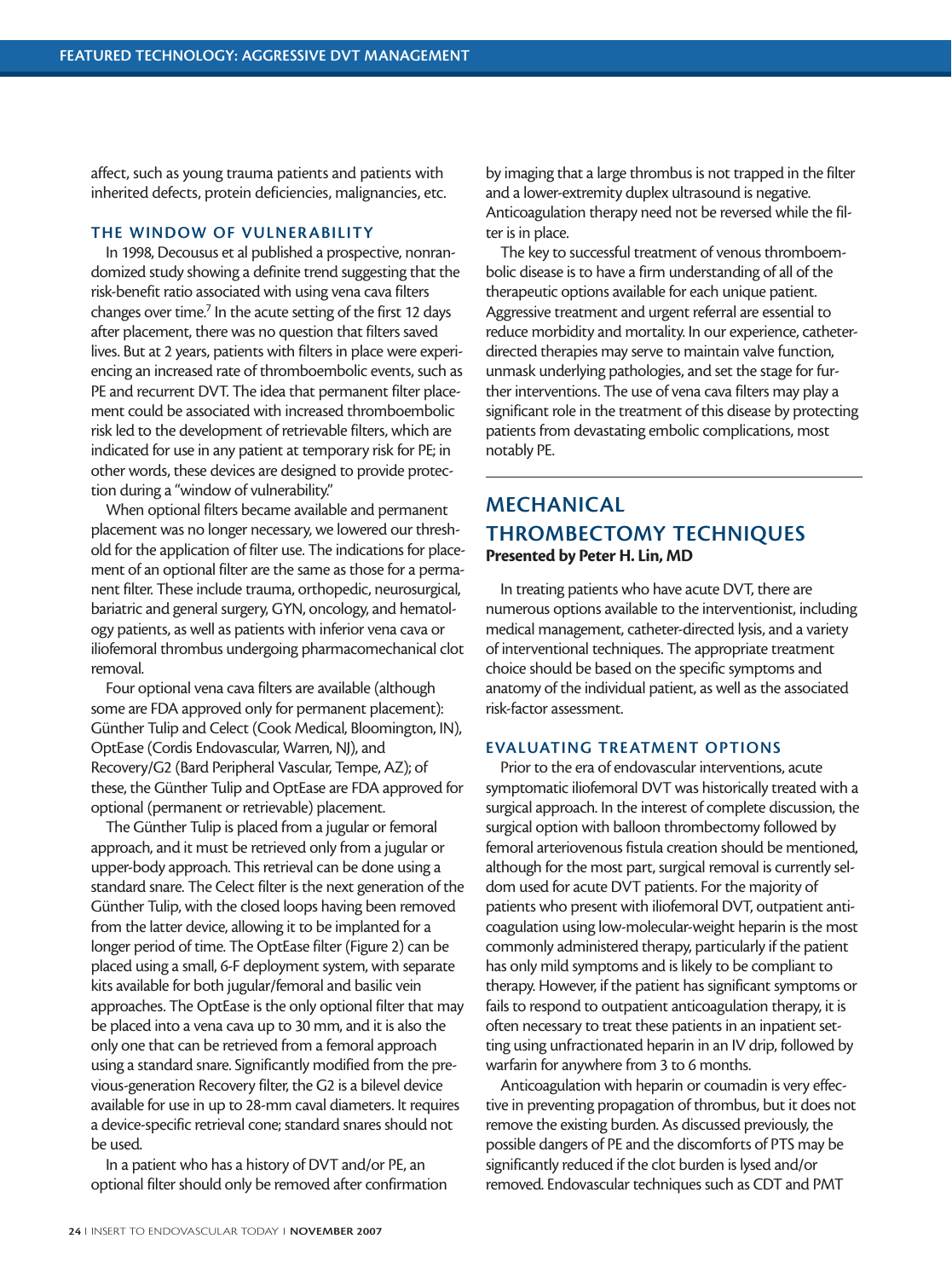

**Figure 3. Initial venograms showing a large amount of thrombus in the superficial femoral vein (A), common femoral vein (B), and the iliac venous system (C).**

have emerged as viable options for treating and removing thrombus burden in recent years as this technology has evolved. These techniques may also have the theoretical advantage of restoring valve function, thereby preventing subsequent valve dysfunction or PTS incidence.

CDT can be effective in dissolving thrombus and revealing the underlying lesion or stenosis, after which more direct treatment can be delivered (eg, angioplasty and stenting). Additionally, CDT allows the lytic agent to penetrate into the small surrounding vessels, which are otherwise inaccessible with balloon catheters and other devices. However, this technique does have some limitations. First, the patient must be kept in the ICU with a continuous IV drip. Also, if a catheter has been placed in the groin, the patient must be kept on complete bed rest. Serial blood tests must also be monitored to ensure the fibrinogen level and other serum markers such as platelets, PT, and PTT remain stable. These serum blood evaluations are typically performed every 8 hours for as long as CDT is administered. Prolonged duration of CDT can also lead to bleeding complications, and all of these factors require extensive nursing care involvement.

#### **PMT AND THE POWER-PULSE SPRAY TECHNIQUE**

Our institutional preference for managing symptomatic acute DVT patients is the Power-Pulse Spray technique using the AngioJet® Rheolytic™ Thrombectomy System (Possis Medical, Inc., Minneapolis, MN). The Power-Pulse Spray technique encompasses the use of two treatment modalities: Power-Pulsed thrombolytic agent delivery and mechanical thrombectomy. We also consider using retrievable vena cava filters on an individual patient basis depending on symptoms and thrombus burden. We use tPA as our lytic agent.

Our technique can be illustrated in the following case. After a 12-hour trans-Atlantic flight from Paris to Houston,

the patient presented to the ER with swelling of the right leg after 3 days. Ultrasound in the ER showed a large thrombus in the iliofemoral system. Based on this diagnosis and the patient's symptoms, which included leg swelling, severe pain, and inability to bear his body weight on his leg, our treatment plan was as follows. First, we placed a retrievable filter via left groin access with the patient in a supine position. For this particular indication, our filter of choice is the OptEase because this device can be retrieved from the groin approach, rather than the jugular. This is especially helpful if a stenting procedure is part of the therapy, after which the filter can be retrieved from the same access point if it is determined to be free of any thrombus. For this particular indication, we believe that groin retrieval also provides short-term advantages from a patient-comfort standpoint.

Once the filter was placed, the patient was turned to a prone position, and his right popliteal vein was accessed using ultrasound guidance. Using a portable ultrasound unit, the occluded vein can be accessed very easily with a .014-inch guidewire. Once this was achieved, the guidewire was exchanged for a .035-inch guidewire, the dilator was removed, and the initial venogram was performed (Figure 3). In this patient, a large amount of thrombus was discovered in the superficial femoral vein, common femoral vein, and iliac venous system. The clot was then treated with PMT using the Power-Pulse Spray technique, in which thrombolytic agent was mechanically delivered directly into the thrombus, which was followed by a "lysis-and-wait" period of approximately 15 minutes. During this period, thrombolytic agent was allowed to exert its pharmacologic effect by breaking down the venous thrombus. The Power-Pulse Spray technique was completed with mechanical thrombectomy in which the AngioJet catheter was activated to remove all remaining venous thrombus.

Possis recently introduced the newest generation of the AngioJet system, which consists of a much smaller drive unit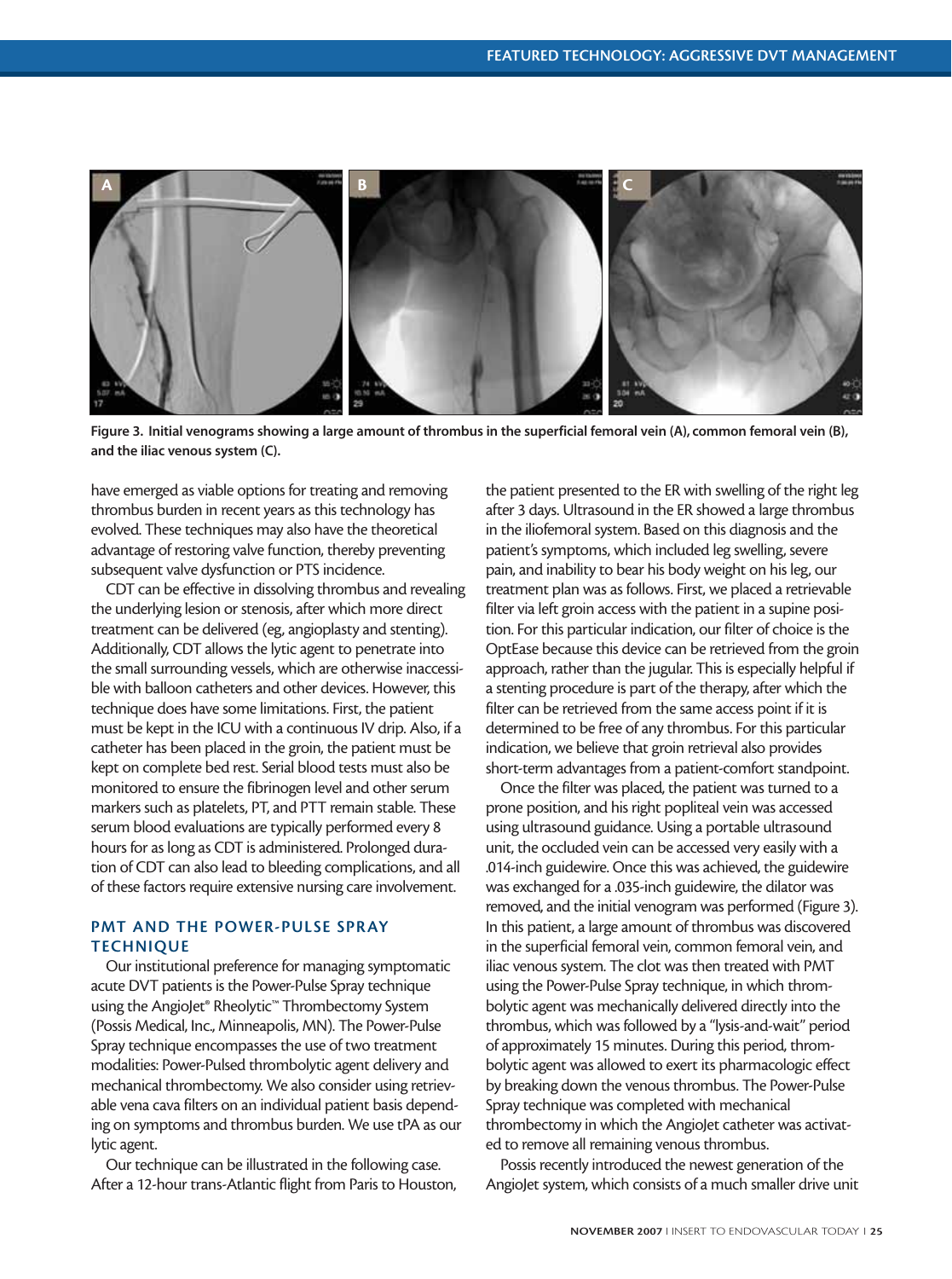

**Figure 4. The AngioJet System pulls thrombus from the vessel into the catheter where it is fragmented and removed from the body.**

that performs the same clinical function. Once this catheter system is activated, seven high-velocity jet streams are emitted in a coaxial wave. By placing this catheter in an enclosed space, the activation of this high-velocity jet stream will create an absolute vacuum, known as the Venturi effect. The suction created is the means by which the AngioJet removes thrombus (Figure 4).

The AngioJet system can be used in both normal thrombectomy and Power-Pulse Spray modes. To perform Power-Pulse Spray, a specific kit is connected to the system, allowing two solution bags to be hung and the physician to connect saline and a small IV bag containing a lytic agent to separate ports. We use 10 mg of lytic agent in a 50-mL solution.

Using the AngioJet Power-Pulse mode, the outflow is blocked, making the AngioJet catheter into a power-infusion system. With the Gen II system, a stopcock is placed on the outflow lumen to occlude the flow. When the outflow channel is blocked, the lytic agent is forcefully delivered into the thrombus itself. However, with the newer-generation AngioJet Ultra console, which became available in 2007, when a catheter is connected to the drive unit, the system will ask if the physician wants to use Power-Pulse Spray. If the answer is yes, the outflow channel of the catheter will automatically be shut off; manipulation of the three-way stopcock is not necessary with the new system.

We allow the medication to infuse the thrombus for approximately 15 to 20 minutes. A venogram taken at this point in this patient shows that there is improvement, but that significant thrombus remains (Figure 5). Next, the thrombectomy mode of the AngioJet was activated by opening the outflow channel, and the residual thrombus was removed, which was confirmed by venogram (Figure 6). We successfully identified the lesion, which was treated with angioplasty and stenting. Returning our attention to the vena cava, we saw that there was significant

thrombus trapped in the OptEase filter over the 2-hour duration of the procedure. Although one can theoretically remove the thrombus trapped within the IVC filter, it is not our routine practice to perform thrombectomy for thrombus trapped inside the filter, because we believe these thrombi would be dissolved by spontaneous thrombolysis. We typically leave the IVC filter in place and initi-

ate systemic anticoagulation therapy with IV heparin followed by oral coumadin. Pre- and 2-day postprocedure photographs show the dramatic improvement in this patient after aggressive DVT therapy (Figure 7).

Because there was thrombus found in the filter, we left it in place and brought the patient back several weeks later for evaluation. After 3 weeks, the patient returned, and ultrasound examination showed no thrombus in the filter. We then gained access via the groin and obtained a venogram confirming that no thrombus remained. To remove the filter, we used a standard snare (EN Snare; InterV, Dartmouth, MA). By drawing the snare under the filter, we were able to easily engage one of the loops of the snare onto the hook on the lower portion of the filter. The next step was to slowly provide gentle downward traction; the filter was kept in traction with the snare and captured inside the sheath by advancing the sheath forward. The device was then removed in its entirety. A completion venogram showed that there was no residual thrombus and that the filter removal was successful.

#### **CDT AND PMT: A HEAD-TO-HEAD EVALUATION**

Our institution conducted an 8-year retrospective study comparing CDT to PMT in patients with symptomatic DVT, analyzing both treatment outcomes and cost-effectiveness.<sup>8</sup>



**Figure 5. A venogram taken after lytic infusion shows that there is improvement, but that significant thrombus remains.**